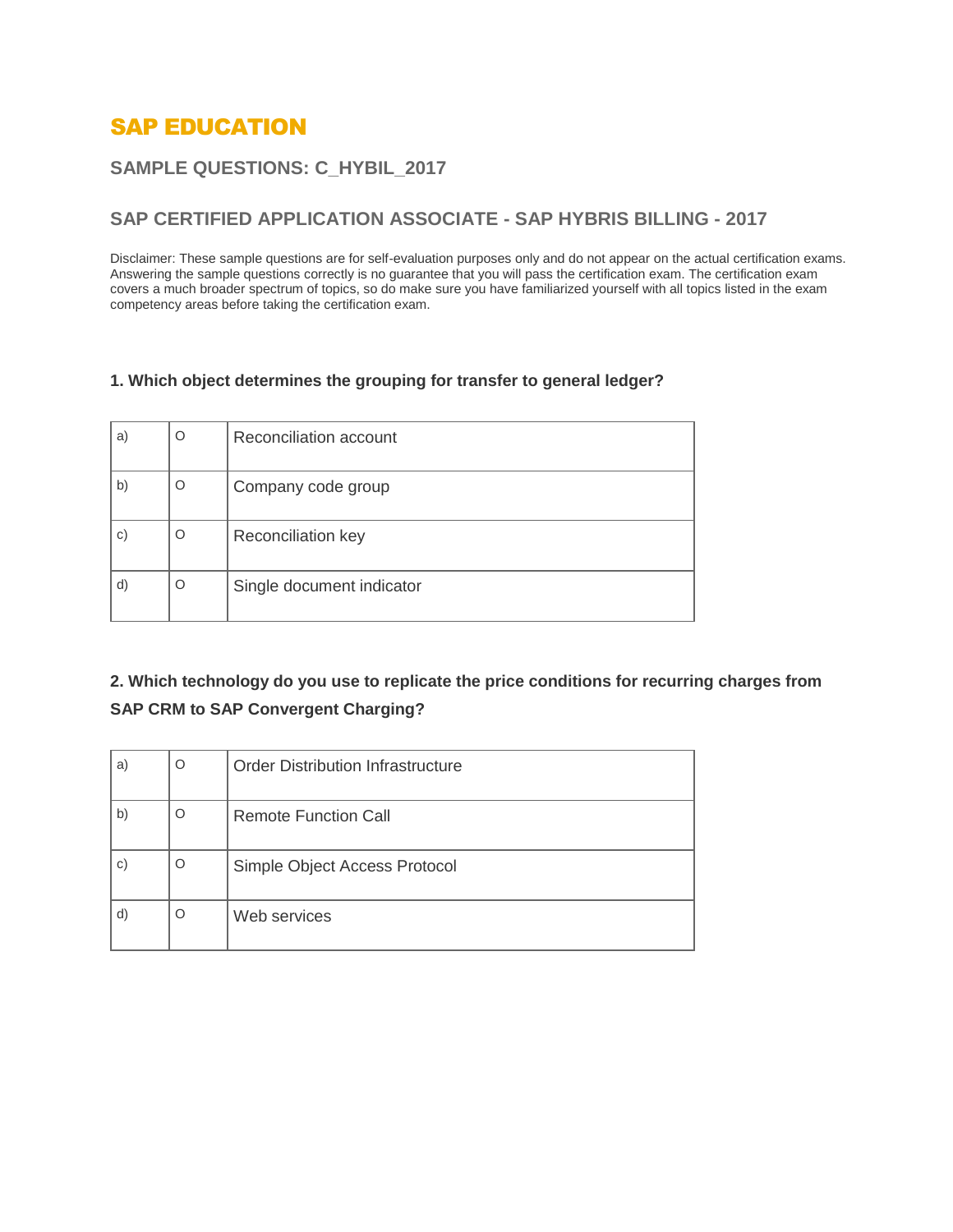| a) | O | <b>SAP Convergent Charging</b>      |
|----|---|-------------------------------------|
| b) | O | SAP Convergent Charging and SAP CRM |
| C) | O | <b>SAP CRM</b>                      |
| d) | O | <b>SAP Convergent Mediation</b>     |

3. Where are the charge plans stored after you perform cross-catalog mapping?

4. Which of the following processes are influenced by the data within the business agreement?

a) O Correspondence processing b)  $\vert$  O | Taxation  $\mathsf{c}$  | O | Sales area determination  $\alpha$   $\begin{array}{|c|c|} \hline \text{O} & \text{Business partner classification} \hline \end{array}$ 

Note: There are 2 correct answers to this question.

5. For which document can you use the counter in a charge plan for all contracts collectively?

| a) | O | Master agreement |
|----|---|------------------|
| b) | O | Sharing contract |
| C) | O | Sharing order    |
| d) | O | Provider order   |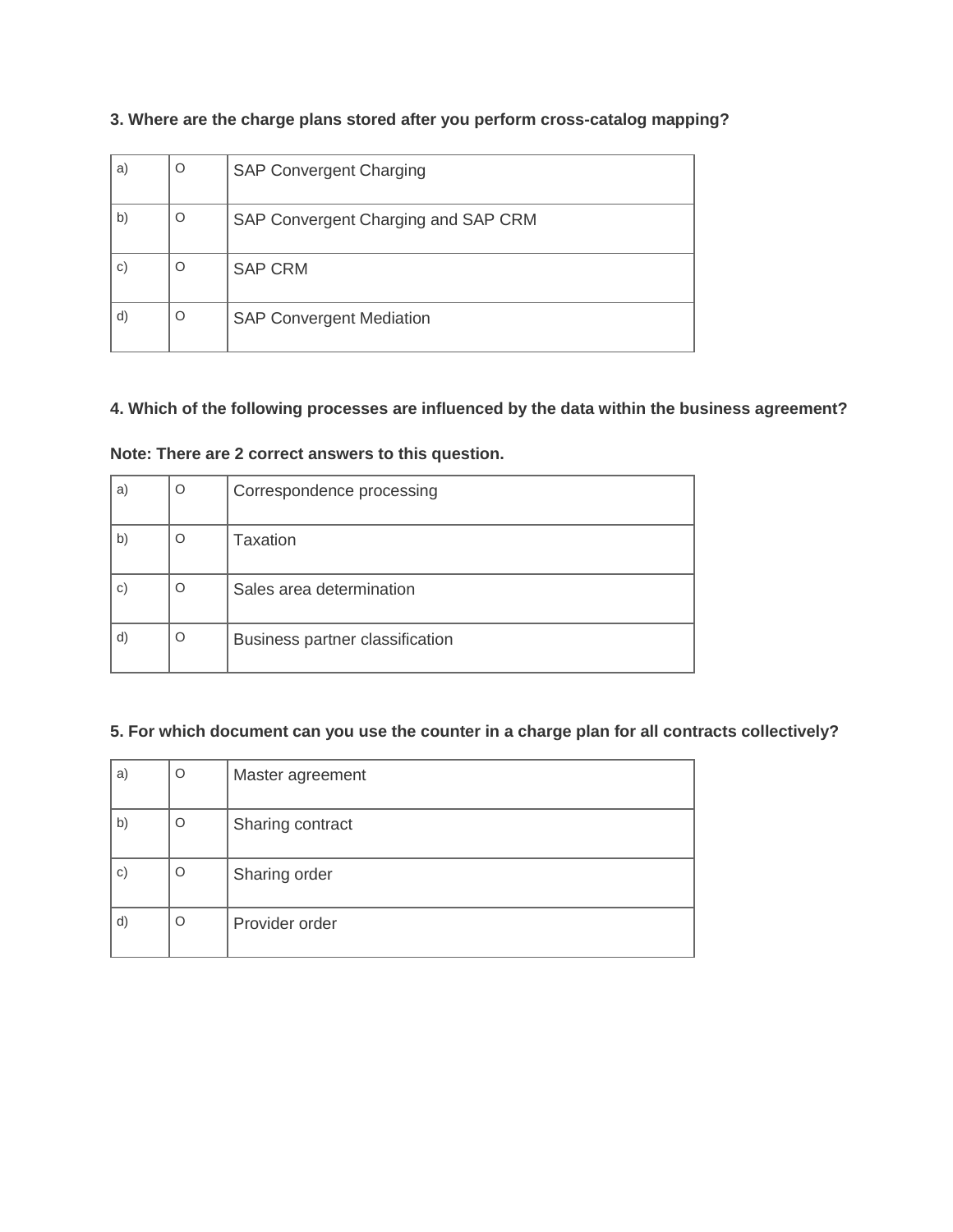6. To which objects can you assign a sharing contract?

| a) | O | One specific item within one invoice agreement |
|----|---|------------------------------------------------|
| b) | O | Several different master agreements            |
|    | O | Several items within one master agreement      |
|    | O | One invoice agreement                          |

Note: There are 2 correct answers to this question.

7. Which provider contract objects are shared between SAP CRM, SAP ERP, and SAP Convergent Charging?

Note: There are 2 correct answers to this question.

| a) | O | Contract account        |
|----|---|-------------------------|
| b) | O | Price plan              |
| c) | O | Charge plan             |
| d) | O | <b>Business partner</b> |

8. Which classes do you use to define the structure of a Web service-accessible object which is visible in SAP CRM?

Note: There are 2 correct answers to this question.

| a) | O | Charged item class    |
|----|---|-----------------------|
| b) | O | Range table class     |
| C) | O | Mapping table class   |
| d) | O | Chargeable item class |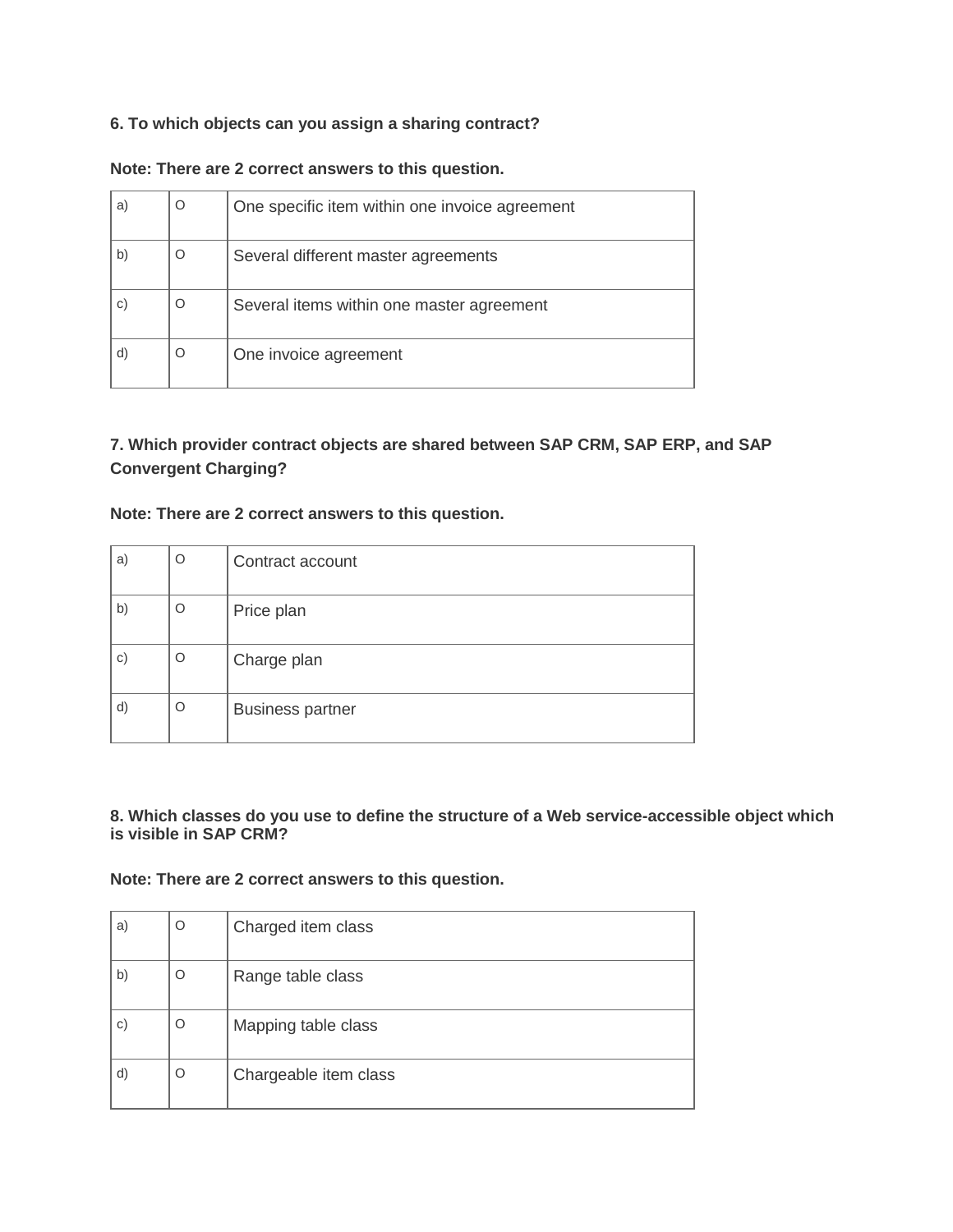9. Which of the following are valid SAP Convergent Charging core server instances?

Note: There are 2 correct answers to this question.

| a) | $\circ$ | Taxer       |
|----|---------|-------------|
| b) | $\circ$ | Diameter    |
| c) | O       | Dispatcher  |
| d) | O       | <b>Bart</b> |

10. Which role must you add to a business partner to process billing and invoicing?

| a) | O | Collections management partner |
|----|---|--------------------------------|
| b) | Ο | Owner partner                  |
| C) | O | Contract partner               |
| d) | O | Invoicing party partner        |